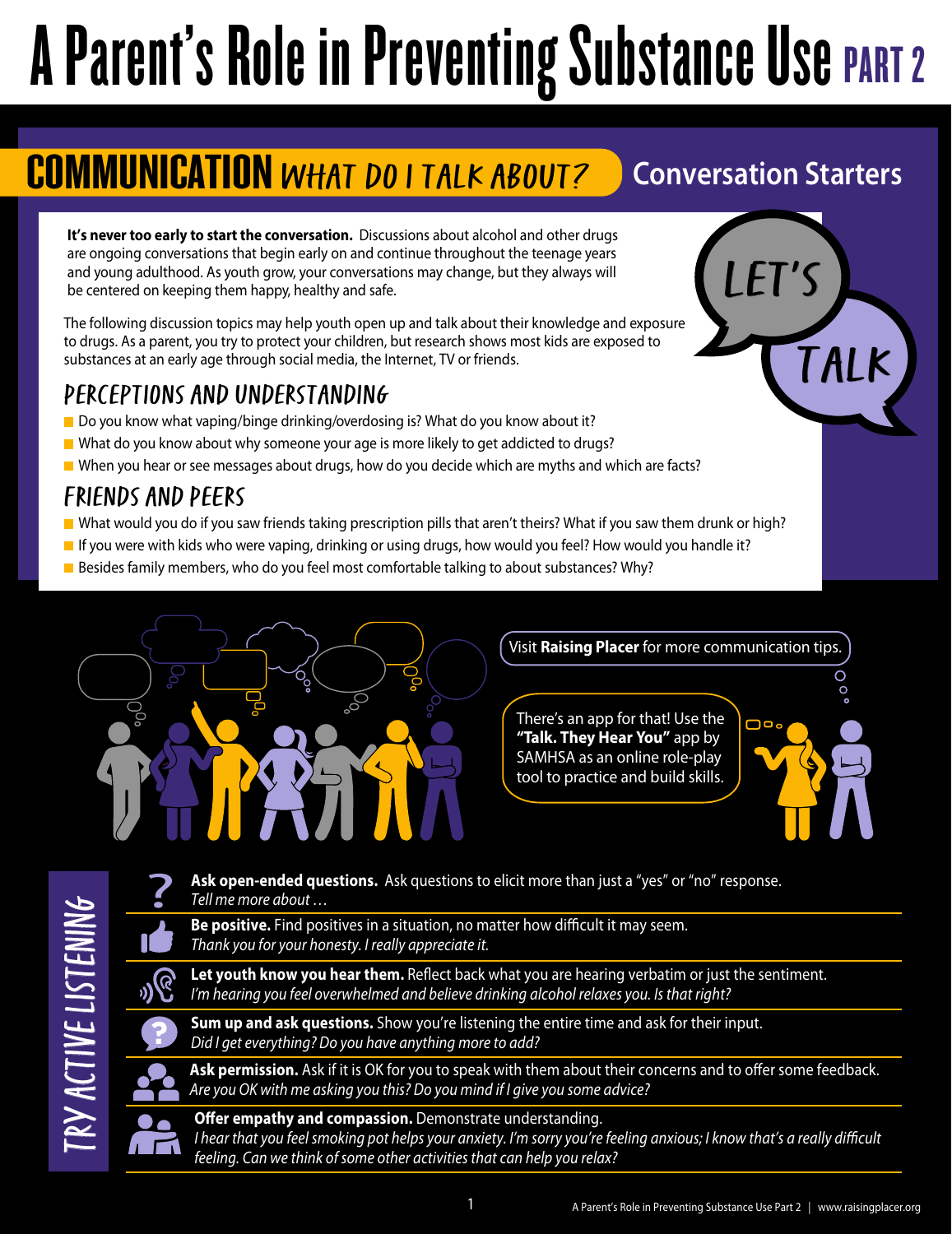*There is no script available for talking about substances. However, these samples can guide you with ways to integrate prevention messages and positive parenting.* 

### Words to avoid when talking about substances (or any isSue)

| <b>AVOID</b>                                                     | <b>INSTEAD, USE</b>                                               |
|------------------------------------------------------------------|-------------------------------------------------------------------|
| <b>BUT</b>                                                       | <b>AND</b>                                                        |
| You did well on your report card, <b>but</b> I know you can work | You did well on your report card, and I know you can work         |
| even harder.                                                     | even harder.                                                      |
| <b>SHOULD</b>                                                    | <b>WANT</b>                                                       |
| You <b>should</b> stop drinking alcohol.                         | I want you to stop drinking alcohol, and I'm here to help you.    |
| <b>BAD</b>                                                       | <b>HARMFUL</b>                                                    |
| Smoking pot is <b>bad</b> for you.                               | Smoking pot is <b>harmful</b> for your health and brain.          |
| <b>STUPID</b>                                                    | <b>UNHEALTHY</b>                                                  |
| Vaping is a <b>stupid</b> choice.                                | Vaping is <b>unhealthy</b> for you, and that's why I'm concerned. |
| <b>DISAPPROVE</b>                                                | <b>CONCERNED</b>                                                  |
| I disapprove of you hanging out with that group of               | I am <b>concerned</b> about your group of friends and worry they  |
| friends.                                                         | may not be the best influence.                                    |
| <b>DISAPPOINTED</b>                                              | <b>WORRIED</b>                                                    |
| I am disappointed in you for breaking curfew.                    | I am <b>worried</b> about your decision to come home past curfew. |
| <b>CAN'T</b>                                                     | <b>DON'T WANT</b>                                                 |
| You can't come home at 11 p.m. on weeknights.                    | <b>I don't want</b> you to come home this late at night anymore.  |



YOUR CHILD SAYS: **"I know, I know.**

 **You've talked with me about this before."**

| <b>YOU CAN SAY</b>                                         | <b>HERE'S WHY</b>                                                               |
|------------------------------------------------------------|---------------------------------------------------------------------------------|
| "I know we've had conversations about drugs before, and    | Taking responsibility and acknowledging youth's feelings are effective ways     |
| I'm sorry you feel like I'm being a nag."                  | to reduce resistance.                                                           |
| "I want us to be able to discuss topics because I love you | This statement shows compassion for what they are going through. Asking         |
| and want to help during these years when you're faced      | permission helps youth feel empowered in the dialogue. Be prepared for a        |
| with a lot of difficult choices. Talking about them is     | possible response of "No, I don't want to talk." If this happens, ask why. Then |
| important. Would that be OK?"                              | have them suggest a time when they would be willing to talk.                    |

### YOUR CHILD SAYS:

**"I don't know what to say when other kids ask me to use."**

#### **YOU CAN SAY CONSUMING THERE'S WHY**

"Let's think of some ways you can turn down the offer that you are comfortable saying."

Instead of telling them what to say or do in an uncomfortable situation, ask them. Help youth brainstorm ways to turn down offers for their own reasons, such as, "I'm not into that," "I can't," "I don't feel like it" or "I have a big game tomorrow and don't want to be groggy."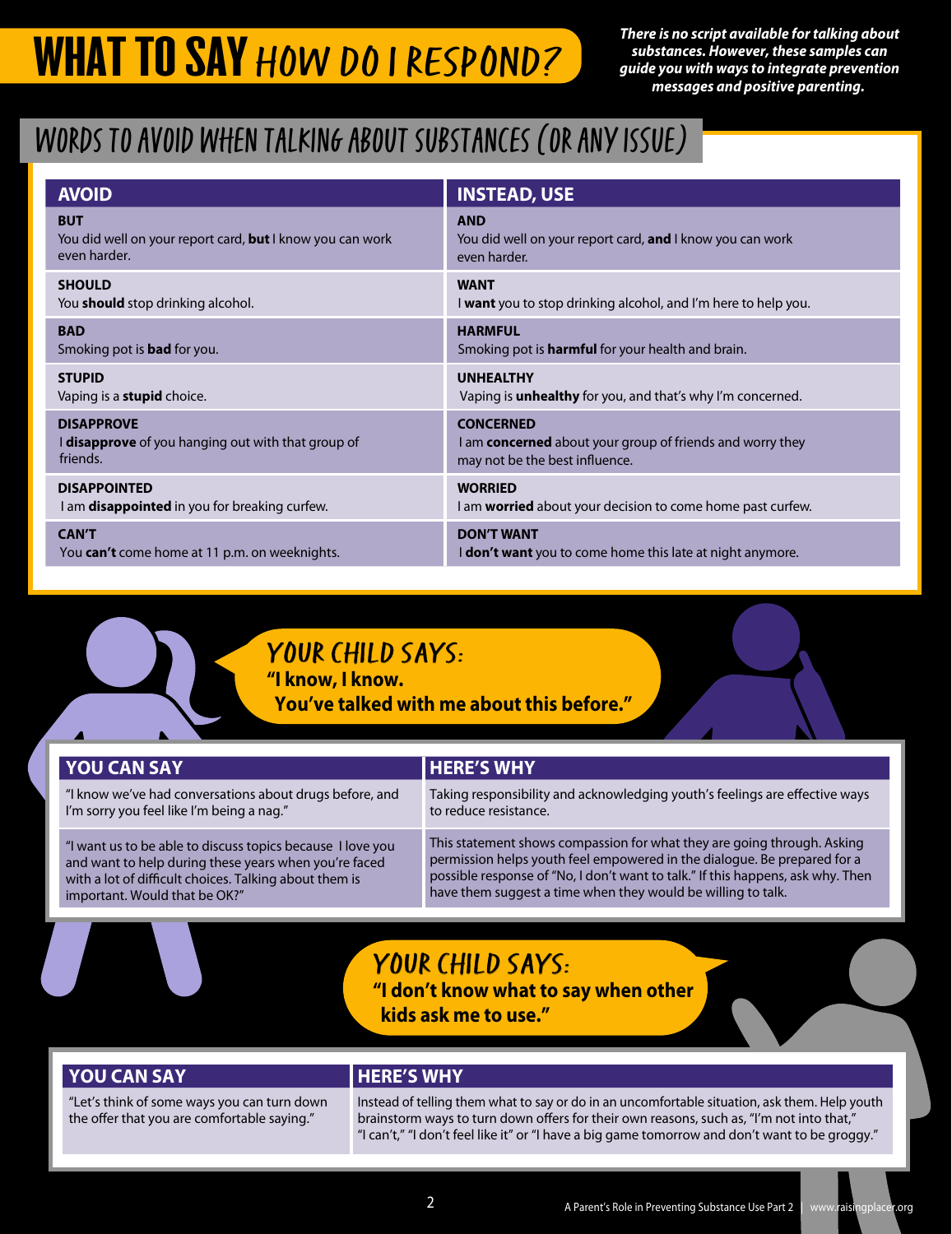## WHAT TO SAY HOW DO I RESPOND? **Continued**

### YOUR CHILD SAYS:

 **"Marijuana is a plant. It's natural and even legal in some states. Why would they make something legal if it could hurt me?"**

#### **YOU CAN SAY HERE'S WHY**

"Not all plants are necessarily good for you. Think about poison ivy." This helps youth rethink their point.

"Let's look at alcohol and cigarettes; they are legal but cause damage such as health problems, DUIs, car accidents and addiction. Just because something is legal and regulated doesn't mean it is good for you."

This includes examples to redirect youth back to your goal of helping them understand harmful side effects of substance use.

### YOUR CHILD SAYS:

**"All the kids in my class are vaping and they're fine. It's a lot safer than alcohol."**

#### **YOU CAN SAY WE CAN SAY HERE'S WHY**

"Honestly, I don't want you to be doing anything that can harm you. I'm wondering how you know all of your classmates are vaping and why you believe it is safer than alcohol."

You can express genuine curiosity about their thought processes. If youth assume everyone else is taking drugs, they are more likely to engage in drug use. Challenging inaccurate beliefs of peer behaviors and providing accurate information helps debunk falsely held norms about peer drug use.

### ScenArio:

**Your teen comes home smelling of alcohol/cigarette smoke/marijuana for the first time and reluctantly explains that other kids were experimenting on the ride home.**

#### **YOU CAN SAY HERE'S WHY**

"I'm upset because you were not honest with me. I need you to know you always can call me for a ride or use me as an excuse to remove yourself from a risky situation. I get you're worried about being in trouble, but remember I love and care about you. Your health and well-being are very important to me. Let's talk more about what happened tonight."

The response should be measured, quiet and serious; you shouldn't yell or be overly emotional. Your child should realize this isn't just a small, frustrating moment, such as when the youth doesn't do a chore; it's very serious due to the dangerous consequences of riding with individuals under the influence.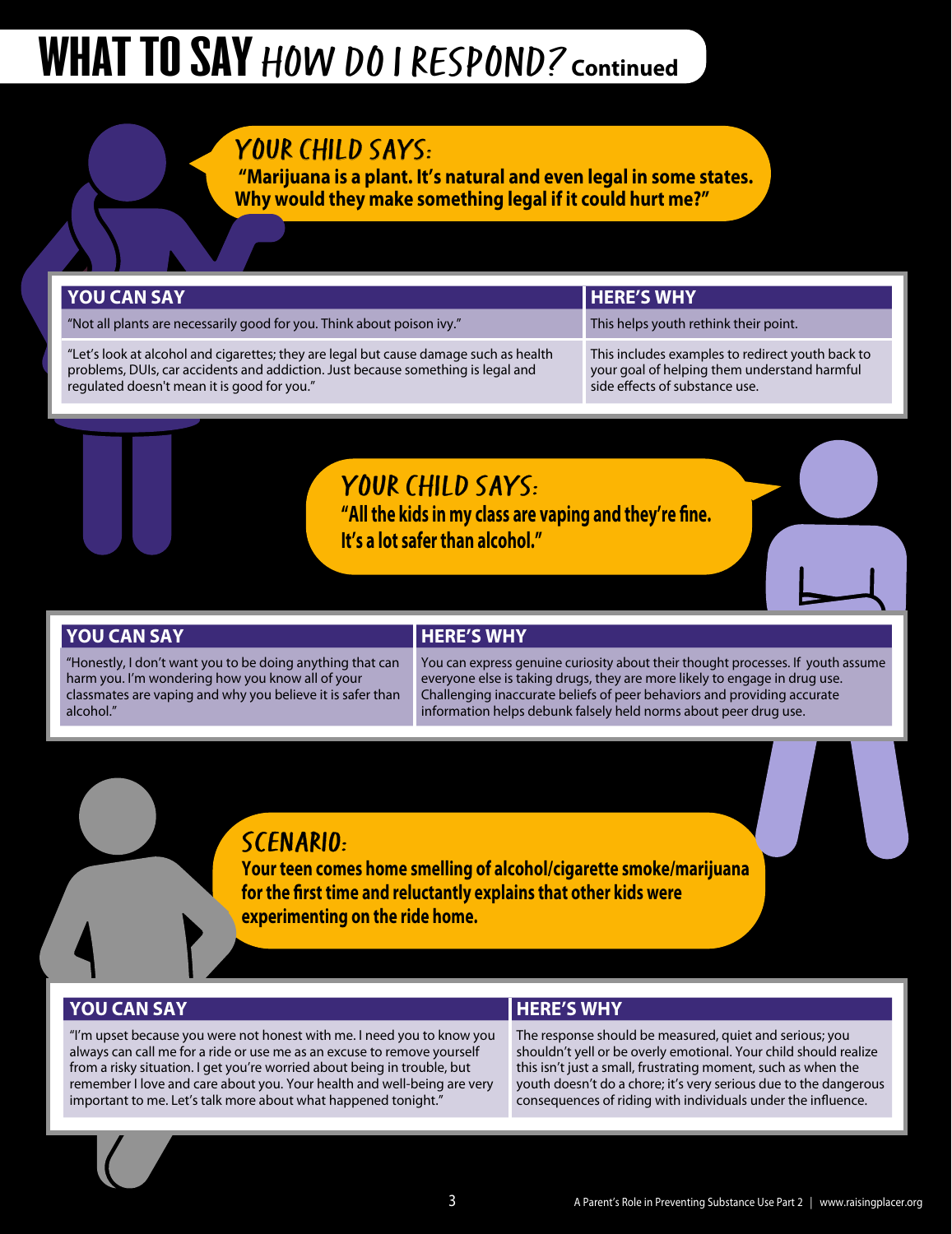## TALKING TO YOUTH ABOUT SUBSTANCES AT EVERY AGE

| <b>Ages</b>               | <b>Keys to Prevention</b>                                                                                                                                                                                                                                                                                                                                                                                                                                | <b>Tips for Conversation and Communication</b>                                                                                                                                                                                                                                                                                                                                                                                                              |
|---------------------------|----------------------------------------------------------------------------------------------------------------------------------------------------------------------------------------------------------------------------------------------------------------------------------------------------------------------------------------------------------------------------------------------------------------------------------------------------------|-------------------------------------------------------------------------------------------------------------------------------------------------------------------------------------------------------------------------------------------------------------------------------------------------------------------------------------------------------------------------------------------------------------------------------------------------------------|
| $6 - 9$                   | • Teach facts so they see you as a credible source.<br>• Help them develop decision-making skills. Explain<br>that just because someone tells them to do something<br>doesn't mean it is always "right."<br>• Discuss how to avoid and escape dangerous situations<br>that make them feel uncomfortable.<br>• Keep your child active in the community.                                                                                                   | • Talk about drug-related messages they see and hear through<br>TV, news, movies, social media and at school.<br>• Discuss short-term consequences. Children are interested in how<br>their bodies work, so focus on maintaining good health<br>and avoiding things that might harm the body.<br>• Note the differences between medical/illegal use of substances.                                                                                          |
| $10-12$                   | • Empower them to make good decisions and resist<br>pressures to try drugs.<br>• Get to know your child's friends and caregivers.<br>Check in by phone or visit once in a while to make sure<br>they are on the same page about prohibiting drug use.<br>Teach your child how to vet credible online resources -<br>go to www.commonsensemedia.org.                                                                                                      | • Incorporate their curiosity. Preteens love to learn facts, especially<br>strange ones, and want to know how things work.<br>• Note the difference between fantasy and reality while watching TV<br>and movies.<br>• Let them know they can always use you as an excuse during peer<br>pressure: "No, my mom [or dad, grandma, etc.] would ground me<br>forever if I vaped."                                                                               |
| $13 - 15$                 | • Remind your teen you disapprove of all drug use.<br>• Emphasize family values, expectations and<br>consequences.<br>• Provide praise for making positive decisions and<br>avoiding substances.<br>• Help build their self-esteem and self-image.                                                                                                                                                                                                       | • Talk about their choices of friends; substance use in teens starts<br>as a social behavior.<br>• Assist them in creating a list of assertive tactics and prepared<br>responses that are helpful in saying "no" to peer pressure.<br>• Discuss the immediate and unpleasant effects of drugs.<br>• Note the negative effects drugs can have on physical appearance<br>because teens are typically concerned with how they look.                            |
| $16 - 18$                 | • Encourage participation in healthy activities with peers.<br>Monitor and supervise their activities.<br>Encourage volunteering where they can see the impact<br>of drugs on your community (homeless shelters,<br>hospitals or victim services centers). Teens enjoy hearing<br>ways they can contribute and make a difference.                                                                                                                        | • Talk to them about how to stand up for their beliefs so they will<br>be empowered to take a stand when someone is pressuring them<br>to make high-risk choices.<br>• If they resist, be willing to back off and try another time. This<br>shows you respect their privacy.<br>• Emphasize consequences of misusing drugs, such as decreasing<br>the chances of getting into college or getting a job.                                                     |
| 19-on                     | Reach out periodically and keep the lines of<br>communication open as your child leaves home.<br>Stay alert to mental health issues related to drug use<br>and campus/community resources available.<br>Review the legal, academic and employee penalties for<br>underage drinking, using a fake ID, public intoxication,<br>DUI and drug use.<br>Be an at-home resource. Respect their privacy and<br>independence while expressing the desire to help. | Be specific about the behavior you expect ("I expect you to wait<br>until you are 21 years old to drink.").<br>· Talk about over-the-counter and prescription medicine abuse;<br>nonmedical, unsupervised use can be very harmful.<br>• Discuss risks associated with binge drinking.<br>• Encourage them to intervene when roommates or friends are<br>in trouble with substance misuse (passed out, unconscious) by<br>calling 911.                       |
| <b>All</b><br><b>Ages</b> | Have meaningful, ongoing conversations about<br>substance use. Repetition is key!<br>• Model appropriate behaviors to promote healthy living.<br>View the Parent Drug Guide to learn and stay<br>up to date on drug trends.<br>Be aware of your family history of substance misuse<br>and discuss any potentially elevated risks.<br>• Get to know your child's friends.<br>It is never too late to start talking about drugs.                           | • Offset feelings of insecurity and doubt with positive comments<br>about their character (not just when they get an "A" or do well<br>in sports).<br>• Convey you care about and love your child, even when you're<br>having tough conversations.<br>• Use "I" statements to express yourself without youth feeling<br>judged, blamed or attacked. Describe their behavior, how you feel<br>about it and how it affects you, then spell out what you need. |

I FEEL worried WHEN you come home past curfew and go straight to your room. BECAUSE I love you and want to keep you safe, I NEED you to follow our rules about communication and not doing drugs.

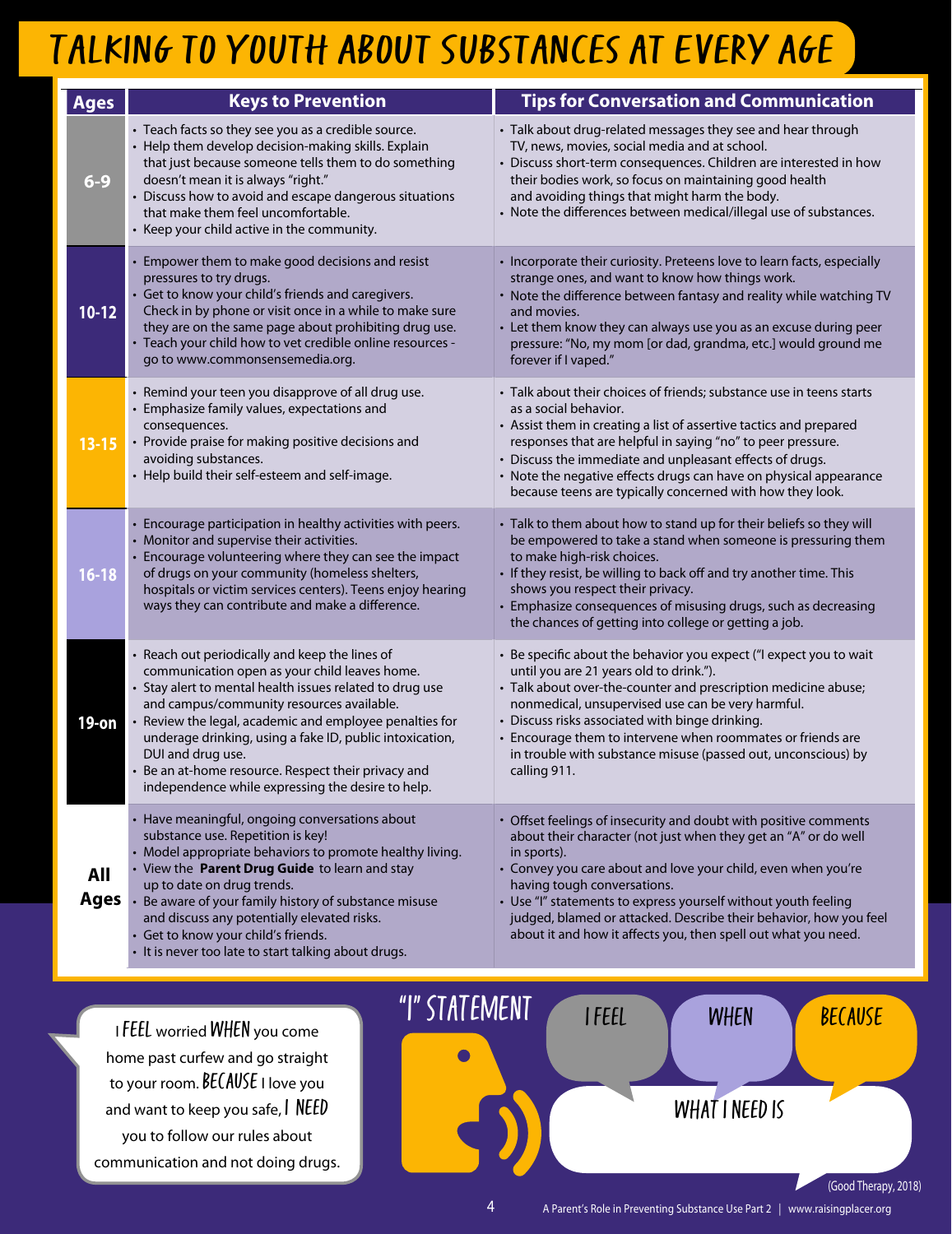# SuBstance Use Fast Facts

Youth are less likely to use substances if their parents have established a pattern of setting clear rules and consequences for breaking those rules. Those who are not monitored by their parents regularly are four times more likely to use drugs. (Partnership for Drug-Free Kids, 2018)

 46 percent of children live in a household where someone age 18 or older is smoking, drinking excessively, misusing prescriptions or using illegal drugs. (Center on Addiction, 2018)

75 percent of all high school students have used addictive substances; two in five reported past-year use of vaping. (Center on Addiction, 2018; NIDA, 2018)

One in five 12th graders vaped nicotine in the past month. (NIDA, 2018)

Fentanyl-related deaths in the U.S. amongst 13- to 24-year-olds have INCREASED BY 491% in the last 5 years. Fentanyl is the #1 CAUSE OF DEATH amongst 18- to 45-year-olds in the U.S. (1pillcankillplacer.com, 2022)

# Adults Play a Key Role BOTTOM LINE:

You are the most important and powerful influence in your child's life. A majority of substance-free adolescents credit their parents for their decision not to use illegal substances. Even if you're not a parent, you still can play a significant role in a youth's life. Grandparents, aunts, uncles, older siblings, mentors, volunteers, teachers and coaches all can help guide youth toward healthy choices at every stage of life. Caring adults can take action by having frequent conversations with the youth in their lives about the dangers of substance use. Let youth know YOU are a resource.

## Suspect Substance use?

(NIDA, 2019)



You never can be too safe or intervene too early. Talk to youth as soon as your instinct tells you something is wrong or you spot signs of drug use.



Express your concern and willingness to help, make observations, ask questions and listen to their answers.



Get professional help. A family doctor or addiction specialist can screen for signs of drug abuse and other related health conditions.



Call SAMHSA's National Helpline (1-800-662-4357) for referrals to local treatment facilities, support groups and community-based organizations.



Be sure youth know that loved ones will stand by them and offer support.

# **MEDICAL EMERGENCIES CALL 911**<br>California is a Good Samaritan state and you won't be

Call SAMHSA's National Helpline (1-800-662-4357)<br>for referrals to local treatment facilities, support<br>groups and community-based organizations.<br>Be sure youth know that loved ones will stand by<br>them and offer support.<br>**Refe** 

## EVERY PARENT<br>HAS THE POWER **HAS THE PUT<br>TO PREVENT TU PREVENI<br>ADDICTION** Research shows that teens are less likely to drink, smoke, or use drugs when they feel their parents are actively involved in their lives.

EVERY PARENT